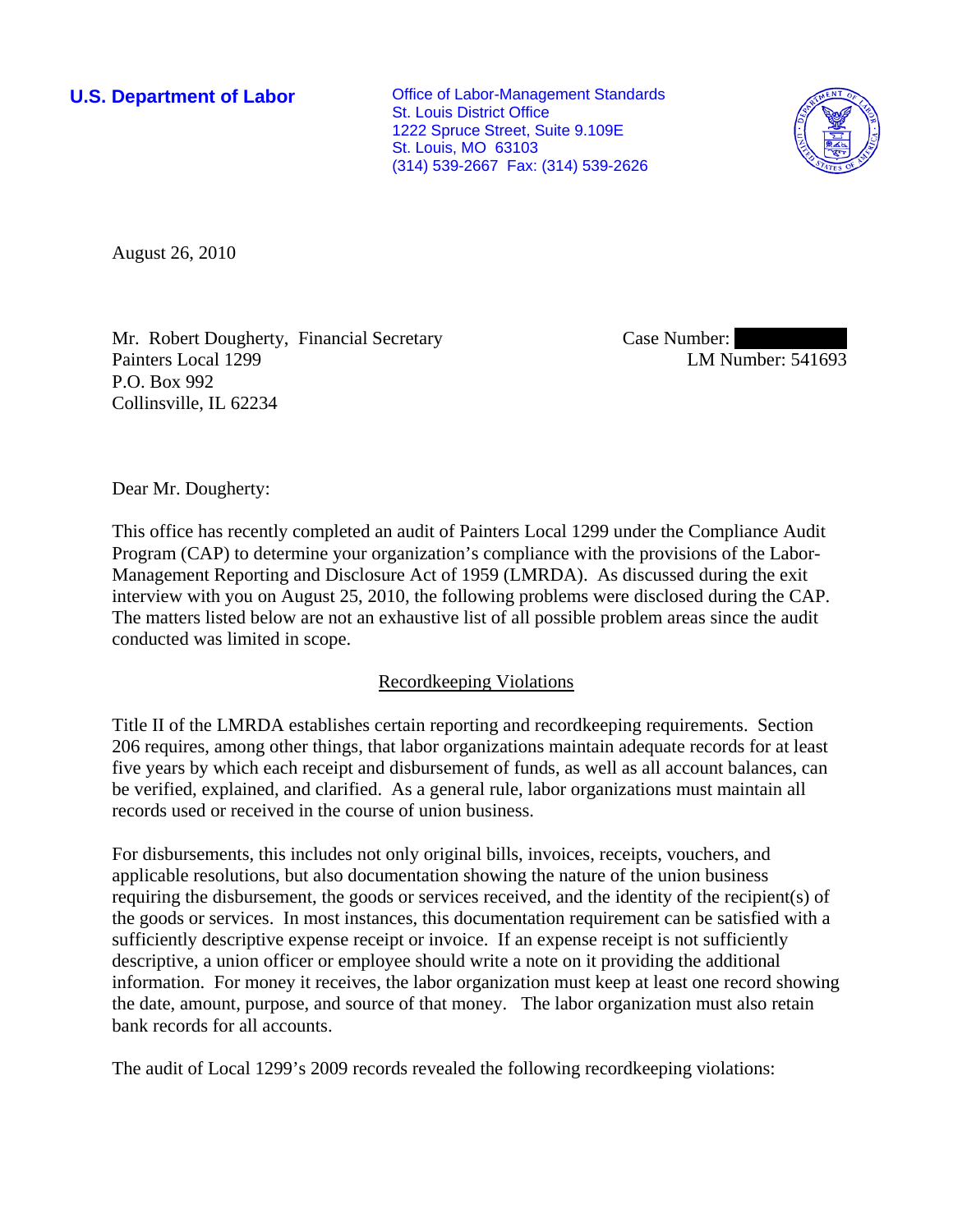Mr. Robert Dougherty August 26, 2010 Page 2 of 3

### 1. Bank Statements

Local 1299 did not retain bank statements for March, October, November, and December of 2009. Labor organizations must retain bank records for all accounts.

# 2. General Reimbursed and Cell Phone Expenses

Local 1299 did not retain adequate documentation for reimbursed cell phone and office expenses incurred by union officers. As previously noted, labor organizations must retain original receipts, bills, and vouchers for all disbursements. The president and treasurer (or corresponding principal officers) of your union, who are required to sign your union's LM report, are responsible for properly maintaining union records.

Based on your assurance that Local 1299 will retain adequate documentation in the future, OLMS will take no further enforcement action at this time regarding the above violations.

# Reporting Violation

The audit disclosed a violation of LMRDA Section 201(b), which requires labor organizations to file annual financial reports accurately disclosing their financial condition and operations. The Labor Organization Annual Report Form LM-3 filed by Local 1299 for fiscal year ending December 31, 2009, was deficient in that Local 1299 did not include some reimbursements to officers totaling at least \$825.46 in the amounts reported Item 24 (All Officers and Disbursements to Officers). It appears the union erroneously reported these payments in Item 54 (Other Disbursements).

The union must report most direct disbursements to Local 1299 officers and some indirect disbursements made on behalf of its officers in Item 24. A "direct disbursement" to an officer is a payment made to an officer in the form of cash, property, goods, services, or other things of value. See the instructions for Item 24 for a discussion of certain direct disbursements to officers that do not have to be reported in Item 24. An "indirect disbursement" to an officer is a payment to another party (including a credit card company) for cash, property, goods, services, or other things of value received by or on behalf of an officer. However, indirect disbursements for temporary lodging (such as a union check issued to a hotel) or for transportation by a public carrier (such as an airline) for an officer traveling on union business should be reported in Item 48 (Office and Administrative Expense).

I am not requiring that Local 1299 file an amended LM report for 2009 to correct the deficient items, but Local 1299 has agreed to properly report the deficient items on all future reports it files with OLMS.